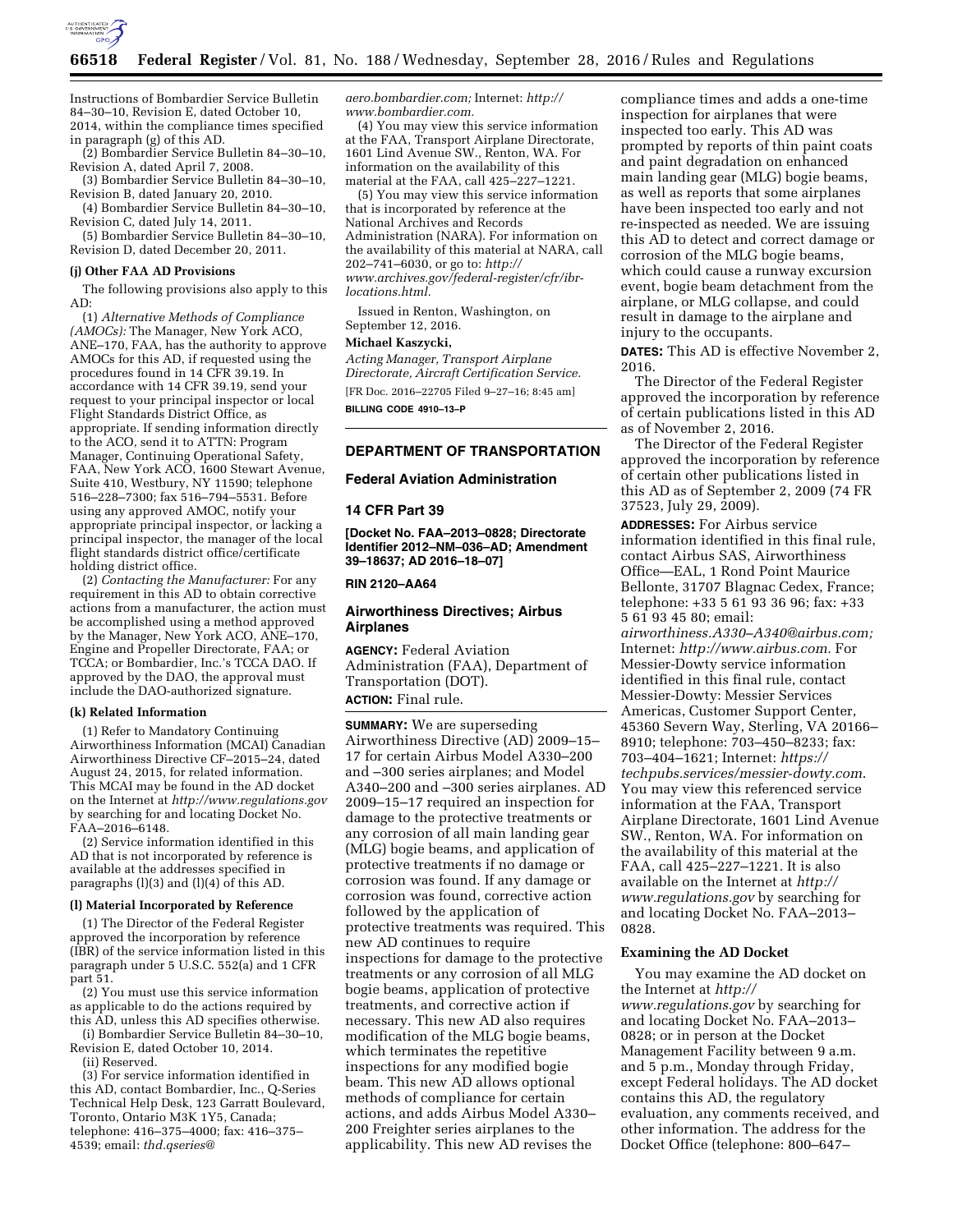5527) is Docket Management Facility, U.S. Department of Transportation, Docket Operations, M–30, West Building Ground Floor, Room W12–140, 1200 New Jersey Avenue SE., Washington, DC 20590.

#### **FOR FURTHER INFORMATION CONTACT:**

Vladimir Ulyanov, Aerospace Engineer, International Branch, ANM–116, Transport Airplane Directorate, FAA, 1601 Lind Avenue SW., Renton, WA 98057–3356; telephone: 425–227–1138; fax: 425–227–1149.

# **SUPPLEMENTARY INFORMATION:**

#### **Discussion**

We issued a second supplemental notice of proposed rulemaking (SNPRM) to amend 14 CFR part 39 to supersede AD 2009–15–17, Amendment 39–15980 (74 FR 37523, July 29, 2009) (''AD 2009– 15–17''). AD 2009–15–17 applied to certain Airbus Model A330–200 and –300 series airplanes, and Model A340– 200 and –300 series airplanes. The second SNPRM published in the **Federal Register** on February 5, 2016 (81 FR 6185) (''the second SNPRM''). We preceded the second SNPRM with the first SNPRM, which was published in the **Federal Register** on March 5, 2014 (79 FR 12414) (''the first SNPRM''). We preceded the first SNPRM with a notice of proposed rulemaking (NPRM) that published in the **Federal Register**  on September 25, 2013 (78 FR 58978) (''the NPRM''). The NPRM was prompted by reports of thin paint coats and paint degradation on enhanced MLG bogie beams. The NPRM proposed to continue to require inspections for damage to the protective treatments or any corrosion of all MLG bogie beams, application of protective treatments, and corrective action if necessary. The NPRM also proposed to require modification of the MLG bogie beams, which would terminate the repetitive inspections for any modified bogie beam. In addition, the NPRM proposed to allow optional methods of compliance for certain actions, and to add Airbus Model A330–200 Freighter series airplanes to the applicability. The first SNPRM proposed to revise the compliance times and add a one-time inspection for airplanes that were inspected too early. The second SNPRM proposed to clarify the required actions and the specific configurations to which the actions must be applied. We are issuing this AD to detect and correct damage or corrosion of the MLG bogie beams, which could cause a runway excursion event, bogie beam detachment from the airplane, or MLG collapse, and could result in damage to the airplane and injury to the occupants.

The European Aviation Safety Agency (EASA), which is the Technical Agent for the Member States of the European Union, has issued EASA AD 2013– 0267R1, dated March 4, 2014; corrected May 8, 2014 (referred to after this as the Mandatory Continuing Airworthiness Information, or ''the MCAI''), to correct an unsafe condition for certain Airbus Model A330–200 Freighter, –200, and –300 series airplanes; and Model A340– 200 and –300 series airplanes. The MCAI states:

The operator of an A330 aeroplane (which has a common bogie beam with the A340) reported a fracture of the Right Hand (RH) main landing gear (MLG) bogie beam, which occurred while turning during low speed taxi maneuvers. The bogie fractured aft of the pivot point and remained attached to the sliding tube by the brake torque reaction rods. After this RH bogie failure, the aeroplane continued for approximately 40 meters on the forks of the sliding member before coming to rest on the taxiway.

The investigations revealed that this event was due to corrosion pitting occurring on the bore of the bogie beam.

This condition, if not detected and corrected, could lead to a runway excursion event or to detachment of the bogie from the aeroplane, or to MLG collapse, possibly resulting in damage to the aeroplane and injury to the occupants.

To enable early detection and repair of corrosion of the internal surfaces, EASA issued EASA AD 2007–0314 to require a onetime inspection of all MLG bogie beams, except Enhanced MLG bogie beams, and the reporting of the results to Airbus. EASA AD 2007–0314 was revised and later superseded by EASA AD 2008–0093, reducing the inspection threshold period.

The results of subsequent investigations showed thin paint coats and paint degradation, confirmed as well on Enhanced MLG bogie beams. To address this additional concern, EASA issued AD 2011–0141 [which was not mandated by the FAA], retaining the requirements of EASA AD 2008–0093, which was superseded, to require a one-time visual inspection of all MLG bogie beams, including a visual examination of the internal diameter for corrosion or damage to protective treatments of the bogie beam and measurement of the paint thickness on the internal bore, accomplishment of the applicable corrective actions and a modification of the MLG bogie beam to improve the coat paint application method, and application of corrosion protection.

Prompted by in-service requests, EASA issued EASA AD 2012–0015 retaining the requirements of EASA AD 2011–0141, which was superseded, and introducing repetitive inspections of the MLG bogie beams, which allows extension of the compliance time for the MLG bogie beam modification from 15 years to 21 years. Modification of a MLG bogie beam constitutes terminating action for the repetitive inspections for that MLG bogie beam.

Reports on inspection results provided to Airbus show that some aeroplanes were

initially inspected too early (before 4 years and 6 months since aeroplane first flight with bogie beam installed/installed after overhaul) and have not been re-inspected as required.

For the reasons described above, this [EASA] AD retains the requirements of EASA AD 2012–0015, which is superseded, and redefines the inspection periodicity. This [EASA] AD also introduces a specific onetime inspection for aeroplanes that have been inspected too early.

Prompted by operator comments, this [EASA] AD is revised to clarify the required actions and the specific configurations to which the actions must be applied. Appendix 1 of this [EASA] AD has been amended accordingly.

This [EASA] AD is republished to editorially correct paragraph (4).

You may examine the MCAI in the AD docket on the Internet at *[http://](http://www.regulations.gov) [www.regulations.gov](http://www.regulations.gov)* by searching for and locating Docket No. FAA–2013– 0828.

## **Comments**

We gave the public the opportunity to participate in developing this AD. The following presents the comment received on the second SNPRM and the FAA's response.

# **Request To Revise the Applicability of the Second SNPRM**

American Airlines (AAL) requested that we revise the applicability of the proposed AD (in the second SNPRM) to exclude airplanes with MLG bogie beams that have had Airbus modification 58896 embodied inservice, as specified in Airbus Service Bulletin A330–32–3237. AAL pointed out that paragraph (c) of the proposed AD (in the second SNPRM) does not reflect MLG bogie beams that were modified in-service.

We disagree with the request to revise the applicability of the proposed AD (in the second SNPRM). Paragraph (k) of this AD specifically requires inspection, repair, modification, and reidentification of the MLG bogie beams. However, paragraph (f) of this AD states that actions already done need not be repeated. If an operator has already accomplished the actions required by paragraph (k) of this AD before the effective date of this AD, then the modified airplane is already in compliance with the corresponding requirements of this AD. We have not made any changes to this AD in this regard.

## **Additional Changes Made in This AD**

We have revised paragraph (m)(1) of this AD to remove reference to paragraph (g) of this AD; the reporting requirement specified in paragraph (m)(1) of this AD is required only for the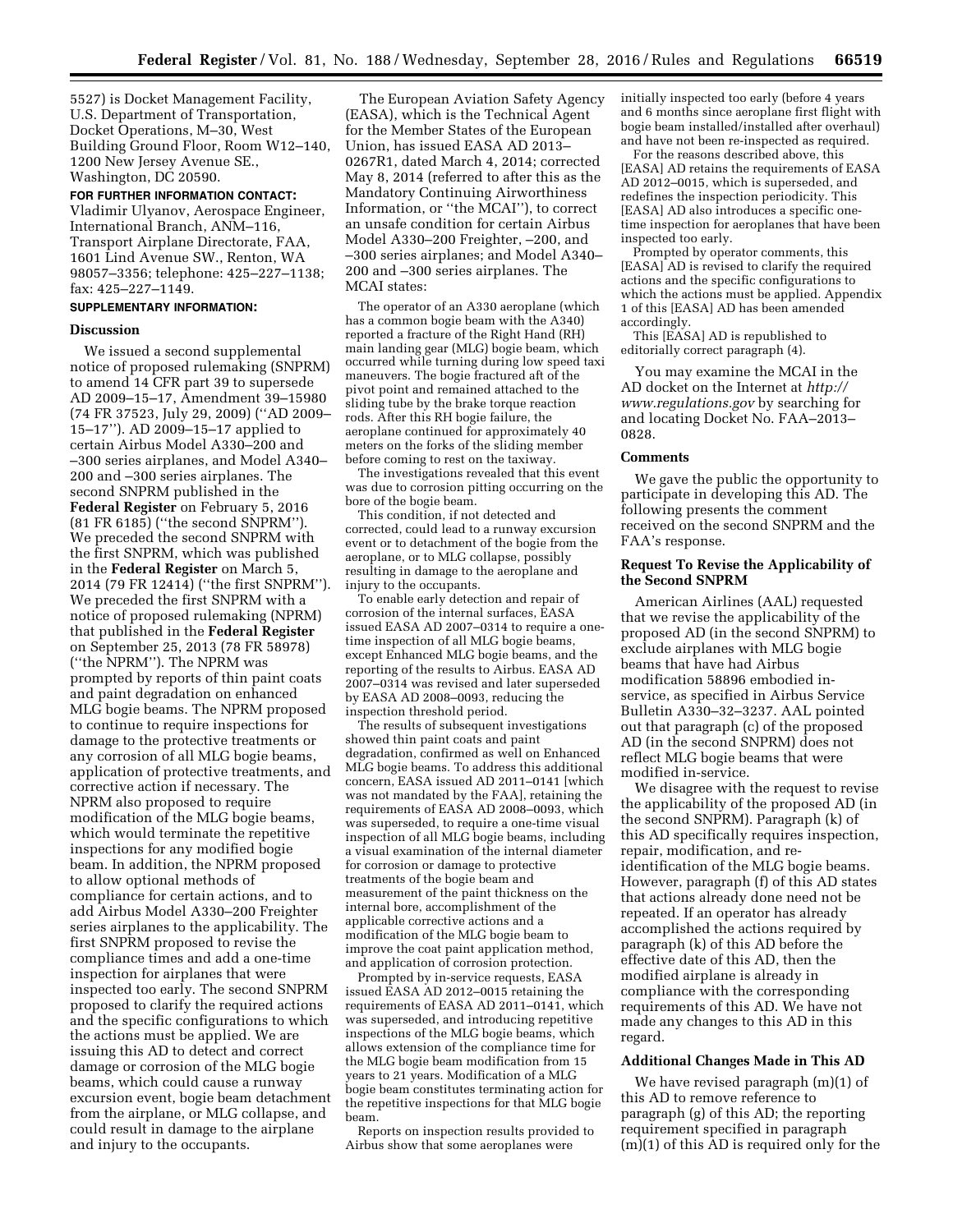inspection required by paragraph (k) of this AD.

We have also revised paragraph (m)(2) of this AD to reference the correct service information for reporting inspection findings for the inspection required by paragraph (h) of this AD.

# **Conclusion**

We reviewed the available data, including the comment received, and determined that air safety and the public interest require adopting this AD with the changes described previously and minor editorial changes. We have determined that these minor changes:

• Are consistent with the intent that was proposed in the second SNPRM for correcting the unsafe condition; and

• Do not add any additional burden upon the public than was already proposed in the second SNPRM.

# **Related Service Information Under 1 CFR Part 51**

Airbus has issued the following service information.

• Airbus Service Bulletin A330–32– 3225, Revision 02, including Appendix 1, dated October 26, 2012. This service information describes procedures for cleaning the internal bore and accomplishing a detailed inspection of internal surfaces of the left-hand (LH) and right-hand (RH) MLG bogie beams to detect any damage to the protective treatments and any corrosion, and measuring the paint thickness on the internal bore.

• Airbus Service Bulletin A330–32– 3237, Revision 01, including Reporting Sheet, dated October 14, 2011. This service information describes procedures for a detailed inspection for damage and corrosion of the internal bores of the LH and RH MLG bogie beam and repair, as well as modification and re-identification.

• Airbus Service Bulletin A340–32– 4268, Revision 03, including Appendix 1, dated January 14, 2013. This service information describes procedures for cleaning the internal bore and accomplishing a detailed inspection of internal surfaces of the LH and RH MLG bogie beams to detect any damage to the protective treatments and any corrosion, and measuring the paint thickness on the internal bore.

• Airbus Service Bulletin A340–32– 4279, Revision 01, including Reporting Sheet, dated October 14, 2011. This service information describes procedures for a detailed inspection for damage and corrosion of the internal bores of the LH and RH MLG bogie beam, repair, modification, and reidentification.

Messier-Bugatti-Dowty has issued the following service information.

• Messier-Dowty Service Bulletin A33/34–32–278, Revision 1, including Appendixes A and B, dated August 24, 2011. This service information describes procedures for inspections for damage and corrosion to the protective treatment of the internal bores of the LH and RH MLG bogie beam, and repairs.

• Messier-Dowty Service Bulletin A33/34–32–283, Revision 1, including Appendix A, dated July 10, 2012. This service information describes procedures for modification of the LH and RH MLG bogie beams.

• Messier-Dowty Service Bulletin A33/34–32–284, Revision 1, including Appendix A, dated July 10, 2012. This service information describes procedures for modification of the LH and RH MLG bogie beams.

This service information is reasonably available because the interested parties have access to it through their normal course of business or by the means identified in the **ADDRESSES** section.

# **Costs of Compliance**

We estimate that this AD affects 51 airplanes of U.S. registry.

We also estimate that it takes about 34 work-hours per product to comply with this AD, and 1 work-hour per product for reporting. The average labor rate is \$85 per work-hour. Based on these figures, we estimate the cost of this AD on U.S. operators to be \$151,725, or \$2,975 per product.

In addition, we estimate that any necessary follow-on actions would take about 10 work-hours at a labor rate of \$85 per work-hour, for a cost of \$850 per product. We have no way of determining the number of aircraft that might need these actions.

## **Paperwork Reduction Act**

A federal agency may not conduct or sponsor, and a person is not required to respond to, nor shall a person be subject to penalty for failure to comply with a collection of information subject to the requirements of the Paperwork Reduction Act unless that collection of information displays a current valid OMB control number. The control number for the collection of information required by this AD is 2120–0056. The paperwork cost associated with this AD has been detailed in the Costs of Compliance section of this document and includes time for reviewing instructions, as well as completing and reviewing the collection of information. Therefore, all reporting associated with this AD is mandatory. Comments concerning the accuracy of this burden and suggestions for reducing the burden

should be directed to the FAA at 800 Independence Ave. SW., Washington, DC 20591, ATTN: Information Collection Clearance Officer, AES–200.

# **Authority for This Rulemaking**

Title 49 of the United States Code specifies the FAA's authority to issue rules on aviation safety. Subtitle I, section 106, describes the authority of the FAA Administrator. ''Subtitle VII: Aviation Programs,'' describes in more detail the scope of the Agency's authority.

We are issuing this rulemaking under the authority described in ''Subtitle VII, Part A, Subpart III, Section 44701: General requirements.'' Under that section, Congress charges the FAA with promoting safe flight of civil aircraft in air commerce by prescribing regulations for practices, methods, and procedures the Administrator finds necessary for safety in air commerce. This regulation is within the scope of that authority because it addresses an unsafe condition that is likely to exist or develop on products identified in this rulemaking action.

# **Regulatory Findings**

We determined that this AD will not have federalism implications under Executive Order 13132. This AD will not have a substantial direct effect on the States, on the relationship between the national government and the States, or on the distribution of power and responsibilities among the various levels of government.

For the reasons discussed above, I certify that this AD:

1. Is not a ''significant regulatory action'' under Executive Order 12866;

2. Is not a ''significant rule'' under the DOT Regulatory Policies and Procedures (44 FR 11034, February 26, 1979);

3. Will not affect intrastate aviation in Alaska; and

4. Will not have a significant economic impact, positive or negative, on a substantial number of small entities under the criteria of the Regulatory Flexibility Act.

# **List of Subjects in 14 CFR Part 39**

Air transportation, Aircraft, Aviation safety, Incorporation by reference, Safety.

## **Adoption of the Amendment**

Accordingly, under the authority delegated to me by the Administrator, the FAA amends 14 CFR part 39 as follows: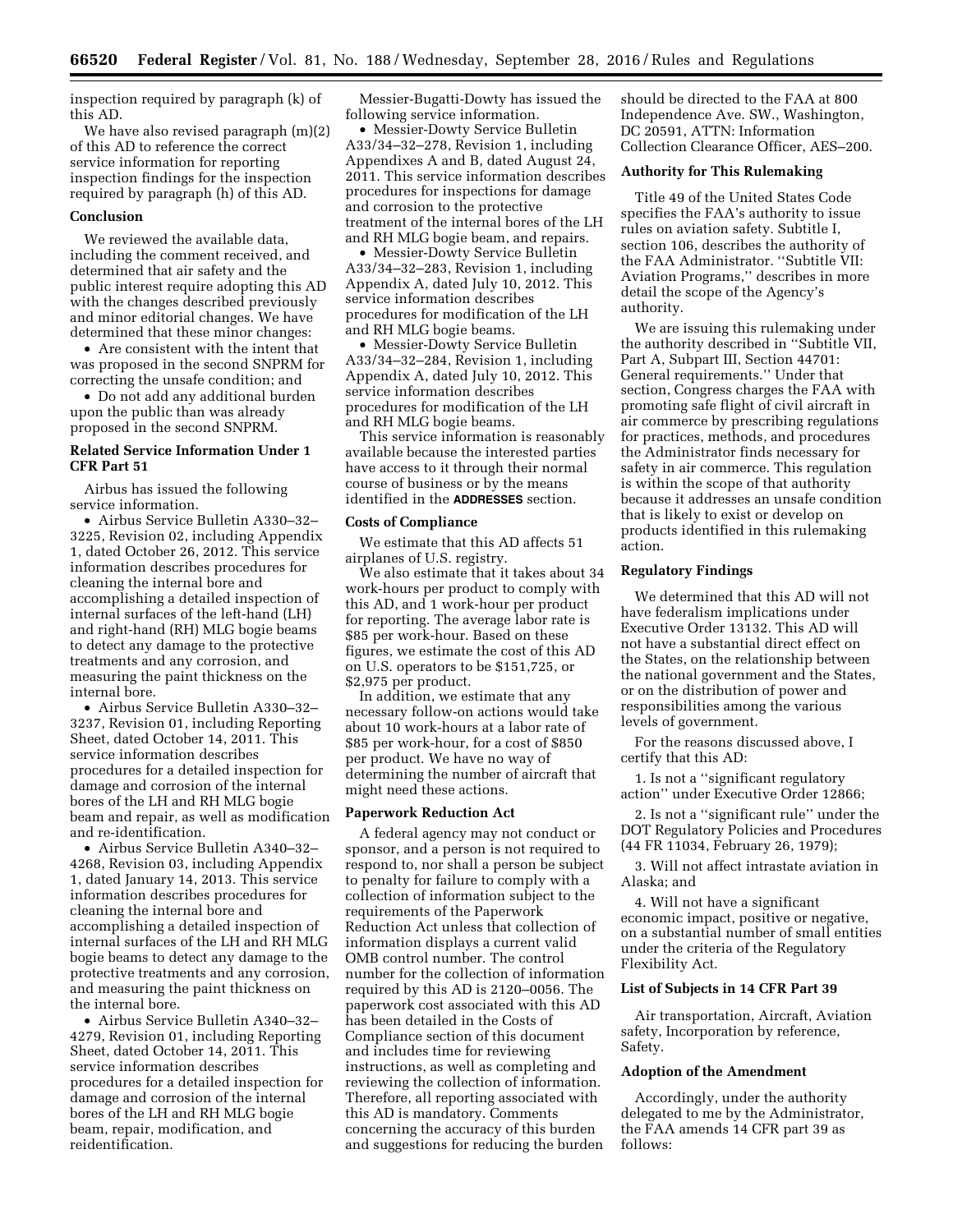# **PART 39—AIRWORTHINESS DIRECTIVES**

■ 1. The authority citation for part 39 continues to read as follows:

**Authority:** 49 U.S.C. 106(g), 40113, 44701.

# **§ 39.13 [Amended]**

■ 2. The FAA amends § 39.13 by removing Airworthiness Directive (AD) 2009–15–17, Amendment 39–15980 (74 FR 37523, July 29, 2009), and adding the following new AD:

**2016–18–07 Airbus:** Amendment 39–18637; Docket No. FAA–2013–0828; Directorate Identifier 2012–NM–036–AD.

#### **(a) Effective Date**

This AD is effective November 2, 2016.

# **(b) Affected ADs**

This AD replaces AD 2009–15–17, Amendment 39–15980 (74 FR 37523, July 29, 2009) (''AD 2009–15–17'').

# **(c) Applicability**

This AD applies to the airplanes identified in paragraphs  $(c)(1)$  and  $(c)(2)$  of this AD, certificated in any category, all manufacturer serial numbers (MSN), except those on which Airbus modification 58896 has been embodied in production.

(1) Airbus Model A330–223F, –243F, –201,  $-202, -203, -223, -243, -301, -302, -303,$ –321, –322, –323, –341, –342, and –343 airplanes.

(2) Airbus Model A340–211, –212, –213, –311, –312, and –313 airplanes.

### **(d) Subject**

Air Transport Association (ATA) of America Code 32, Landing gear.

#### **(e) Reason**

This AD was prompted by reports of thin paint coats and paint degradation on enhanced main landing gear (MLG) bogie beams, as well as reports that some airplanes have been inspected too early and not reinspected as needed. We are issuing this AD to detect and correct damage or corrosion of the MLG bogie beams, which could cause a runway excursion event, bogie beam detachment from the airplane, or MLG collapse, and could result in damage to the airplane and injury to the occupants.

#### **(f) Compliance**

Comply with this AD within the compliance times specified, unless already done.

## **(g) Repetitive Inspections for Certain Airplane Configurations**

For airplanes equipped with basic MLG (201252 series), or growth MLG (201490 series): After 54 months at the earliest, but no later than 72 months since the left-hand (LH) or right-hand (RH) MLG bogie beam's first flight on an airplane, or since its first flight on an airplane after overhaul, as applicable, clean the internal bore and accomplish a detailed inspection of internal surfaces of the LH and RH MLG bogie beams to detect any damage to the protective treatments and any

corrosion, and measure the paint thickness on the internal bore, in accordance with the Accomplishment Instructions of Airbus Service Bulletin A330–32–3225, Revision 02, including Appendix 1, dated October 26, 2012; or Airbus Service Bulletin A340–32– 4268, Revision 03, including Appendix 1, dated January 14, 2013; as applicable. Repeat the inspections thereafter at intervals not less than 54 months, but not exceeding 72 months, after the most recent inspection. During overhaul of a MLG bogie beam, any corrosion will be removed, which means that the first inspection after overhaul of that MLG bogie beam, as required by this paragraph, is between 54 months and 72 months since its first flight on an airplane after overhaul.

### **(h) One-Time Detailed Inspection for Certain Airplane Configurations**

For airplanes equipped with basic MLG (201252 series), or growth MLG (201490 series) having a LH or RH MLG bogie beam that has already exceeded 72 months since its first flight on an airplane, or since its first flight on an airplane after overhaul, as applicable, as of the effective date of this AD; and that has been inspected as specified in Airbus Service Bulletin A330–32–3225 or Airbus Service Bulletin A340–32–4268, as applicable, earlier than 54 months since first flight of the affected MLG bogie beam on an airplane, or since its first flight on an airplane after its most recent overhaul, as applicable: Within the applicable compliance time indicated in paragraphs (h)(1) through (h)(4) of this AD, clean the internal bore and accomplish a detailed inspection of the internal surfaces of the LH and RH MLG bogie beams to detect any damage to the protective treatments and any corrosion, and measure the paint thickness on the internal bore, in accordance with the Accomplishment Instructions of Airbus Service Bulletin A330–32–3225, Revision 02, including Appendix 1, dated October 26, 2012; or Airbus Service Bulletin A340–32– 4268, Revision 03, including Appendix 1, dated January 14, 2013; as applicable.

(1) For MLG bogie beams having the configurations specified in both paragraphs  $(h)(1)(i)$  and  $(h)(1)(ii)$  of this AD: Do the detailed inspection specified in the introductory text of paragraph (h) of this AD within 9 months after the effective date of this AD.

(i) MLG bogie beams having between 72 and 120 months since first flight on an airplane, or since the MLG bogie beam's first flight on an airplane after the MLG bogie beam's most recent overhaul, as applicable.

(ii) MLG bogie beams on which the first inspection was done after 51 months and before 54 months since first flight of the MLG bogie beam on an airplane, or since the MLG bogie beam's first flight on an airplane after the MLG bogie beam's most recent overhaul, as applicable.

(2) For MLG bogie beams having the configurations specified in both paragraphs  $(h)(2)(i)$  and  $(h)(2)(ii)$  of this AD: Do the detailed inspection specified in the introductory text of paragraph (h) of this AD within 3 months after the effective date of this AD.

(i) MLG bogie beams having between 72 and 120 months since first flight on an airplane, or since the MLG bogie beam's first flight on an airplane after the MLG bogie beam's most recent overhaul, as applicable.

(ii) MLG bogie beams on which the first inspection was done after 45 months and before 51 months since first flight of the MLG bogie beam on an airplane, or since the MLG bogie beam's first flight on an airplane after the MLG bogie beam's most recent overhaul, as applicable.

(3) For MLG bogie beams having the configurations specified in both paragraphs  $(h)(3)(i)$  and  $(h)(3)(ii)$  of this AD: Do the detailed inspection specified in the introductory text of paragraph (h) of this AD within 3 months after the effective date of this AD.

(i) MLG bogie beams having between 72 and 96 months since first flight on an airplane, or since the MLG bogie beam's first flight on an airplane after the MLG bogie beam's most recent overhaul, as applicable.

(ii) MLG bogie beams which have accumulated, at the effective date of this AD, less than 96 months and on which the first inspection was done before 51 months since first flight of the MLG bogie beam on an airplane, or since the MLG bogie beam's first flight on an airplane after the after the MLG bogie beam's most recent overhaul, as applicable.

(4) For MLG bogie beams having the configurations specified in both paragraphs  $(h)(4)(i)$  and  $(h)(4)(ii)$  of this AD: Do the detailed inspection specified in the introductory text of paragraph (h) of this AD within 1 month after the effective date of this AD.

(i) MLG bogie beams having between 96 and 120 months since first flight on an airplane, or since the MLG bogie beam's first flight on an airplane after the MLG bogie beam's most recent overhaul, as applicable.

(ii) MLG bogie beams which has accumulated, at the effective date of this AD, 96 months or more and on which the first inspection was done before 45 months since first flight of the MLG bogie beam on an airplane, or since the MLG bogie beam's first flight on an airplane after the MLG bogie beam's most recent overhaul, as applicable.

#### **(i) Application of Protective Treatment**

If, during any inspection required by paragraph (g) or (h) of this AD, no damage or corrosion is found: Before further flight, apply the protective treatments to the MLG bogie beam, in accordance with the Accomplishment Instructions of Messier-Dowty Service Bulletin A33/34–32–272, Revision 1, including Appendixes A, B, C, and D, dated September 22, 2008.

#### **(j) Repair and Application of Protective Treatment**

If, during any inspection required by paragraph (g) or (h) of this AD, any damage or corrosion is found: Before further flight, repair and apply the protective treatments to the MLG bogie beam, in accordance with the Accomplishment Instructions of Messier-Dowty Service Bulletin A33/34–32–272, Revision 1, including Appendixes A, B, C, and D, dated September 22, 2008.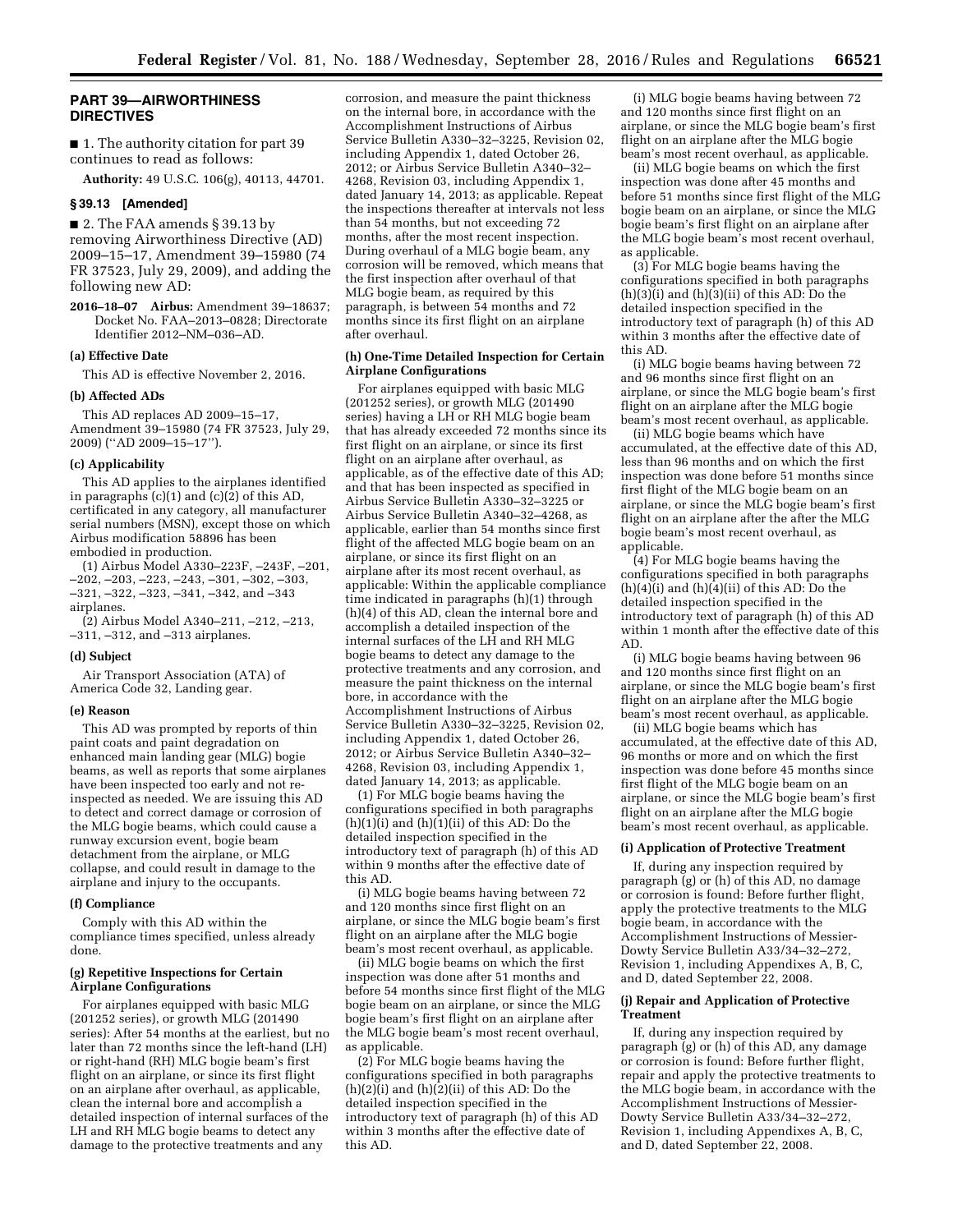### **(k) Inspection and Corrective Actions**

For airplanes equipped with basic MLG (201252 series), growth MLG (201490 series), or enhanced MLG (10–210 series): Before the accumulation of 252 total months on an MLG bogie beam, or within 90 days after the effective date of this AD, whichever occurs later, do the actions specified in paragraphs (k)(1) and (k)(2) of this AD concurrently and in sequence.

(1) Except as provided by paragraph (k)(3) of this AD: Do a detailed inspection for damage and corrosion of the internal bores of the LH and RH MLG bogie beam, in accordance with the Accomplishment Instructions of Airbus Service Bulletin A330– 32–3237 or A340–32–4279, both Revision 01, both including Reporting Sheet, both dated October 14, 2011, as applicable. If any damage or corrosion is found, before further flight, repair in accordance with the Accomplishment Instructions of Airbus Service Bulletin A330–32–3237 or A340–32– 4279, both Revision 01, both including Reporting Sheet, both dated October 14, 2011, as applicable.

(2) Except as provided by paragraph (k)(3) of this AD: Modify and re-identify, as applicable, the LH and RH MLG bogie beams, in accordance with the Accomplishment Instructions of Airbus Service Bulletin A330– 32–3237 or A340–32–4279, both Revision 01, both including Reporting Sheet, both dated October 14, 2011, as applicable.

(3) The inspection requirements of paragraph  $(k)(1)$  of this AD, and the modification requirements only of paragraph (k)(2) of this AD, do not apply to any MLG bogie beam with a serial number listed in Appendix A of Messier-Dowty Service Bulletin A33/34–32–283 or A33/34–32–284, both Revision 1, both dated July 10, 2012, as applicable.

## **(l) Optional Methods of Compliance for Certain Airplane Configurations**

Inspections and corrective actions on both MLG bogie beams done in accordance with the instructions of Messier-Dowty Service Bulletin A33/34–32–271, Revision 1, including Appendixes A and B, dated November 16, 2007; or Messier-Dowty Service Bulletin A33/34–32–272, Revision 1, including Appendixes A, B, C, and D, dated September 22, 2008; as applicable; are acceptable methods of compliance for the requirements of paragraph (g) of this AD, provided each inspection is accomplished between 54 months and 72 months since the first flight of the affected MLG bogie beam on an airplane, or since the MLG bogie beam's first flight after the MLG bogie beam's most recent overhaul, as applicable.

#### **(m) Reporting Requirement**

(1) Submit a report of the findings (both positive and negative) of each inspection required by paragraph (k) of this AD, as applicable, to Airbus, Customer Service Directorate, 1 Rond Point Maurice Bellonte, 31707 Blagnac Cedex, France, using the applicable Reporting Sheet in Airbus Service Bulletin A330–32–3237, Revision 01, including Reporting Sheet, dated October 14, 2011; or Airbus Service Bulletin A340–32– 4279, Revision 01, including Reporting

Sheet, dated October 14, 2011; at the applicable time specified in paragraph  $(m)(1)(i)$  or  $(m)(1)(ii)$  of this AD.

(i) If the inspection was done on or after the effective date of this AD: Submit the report within 90 days after the inspection.

(ii) If the inspection was done before the effective date of this AD: Submit the report within 90 days after the effective date of this AD.

(2) Submit a report of the findings (both positive and negative) of the inspection required by paragraph (h) of this AD to Airbus, Customer Service Directorate, 1 Rond Point Maurice Bellonte, 31707 Blagnac Cedex, France, using the applicable Reporting Sheet in Airbus Service Bulletin A330–32–3225, Revision 02, including Appendix 1, dated October 26, 2012; or Airbus Service Bulletin A340–32–4268, Revision 03, including Appendix 1, dated January 14, 2013; at the applicable time specified in paragraph  $(m)(2)(i)$  or  $(m)(2)(ii)$ of this AD.

(i) If the inspection was done on or after the effective date of this AD: Submit the report within 30 days after the inspection.

(ii) If the inspection was done before the effective date of this AD: Submit the report within 30 days after the effective date of this AD.

## **(n) Optional Method of Compliance for Certain Requirements**

(1) Inspections for damage and corrosion to the protective treatment of the internal bores of the LH and RH MLG bogie beam, and repairs, done in accordance with Messier-Dowty Service Bulletin A33/34–32–278, Revision 1, including Appendixes A and B, dated August 24, 2011, are acceptable methods of compliance with the corresponding requirements of paragraph  $(k)(1)$  of this  $AD$ .

(2) Modification of the LH and RH MLG bogie beams, done in accordance with Messier-Dowty Service Bulletins A33/34–32– 283 or A33/34–32–284, both Revision 1, both including Appendix A, both dated July 10, 2012, as applicable, is an acceptable method of compliance with the corresponding requirements of paragraph (k)(2) of this AD.

## **(o) Optional Terminating Action for Certain Requirements**

Modification of both LH and RH MLG bogie beams on an airplane, done in accordance with paragraph (k) of this AD, or as specified in paragraphs (n)(1) and (n)(2) of this AD, terminates the repetitive inspections required by paragraph (g) of this AD for this airplane.

#### **(p) Credit for Previous Actions**

(1) This paragraph provides credit for the corresponding inspections and corrective actions done on an LH or RH MLG bogie beam required by paragraph (g) of this AD, if those actions were performed before the effective date of this AD using Airbus Service Bulletin A330–32–3225, dated November 21, 2007; or Revision 1, dated October 30, 2008; provided the inspections and corrective actions were accomplished between 54 months and 72 months since first flight of the affected MLG bogie beam on an airplane, or since its first flight after the MLG bogie

beam's most recent overhaul, as applicable. Airbus Service Bulletin A330–32–3225, dated November 21, 2007, is not incorporated by reference in this AD. Airbus Mandatory Service Bulletin A330–32–3225, Revision 01, including Appendix 1, dated October 30, 2008, was incorporated by reference in AD 2009–15–07.

(2) This paragraph provides credit for the corresponding inspections and corrective actions done on an LH or RH MLG bogie beam required by paragraph (g) of this AD, if those actions were performed before the effective date of this AD using Airbus Mandatory Service Bulletin A340–32–4268, dated November 21, 2007; Revision 01, including Appendix 1, dated October 30, 2008; or Revision 02, dated October 26, 2012; provided these inspections and corrective actions were accomplished between 54 months and 72 months since first flight of the affected MLG bogie beam on an airplane, or since its first flight after the MLG bogie beam's most recent overhaul, as applicable. Airbus Service Bulletin A340–32–4268, dated November 21, 2007; and Revision 02, dated October 26, 2012; are not incorporated by reference in this AD. Airbus Mandatory Service Bulletin A340–32–4268, Revision 01, including Appendix 1, dated October 30, 2008, was incorporated by reference in AD 2009–15–17.

(3) This paragraph provides credit for the corresponding actions required by paragraph (n)(1) of this AD, if those actions were performed before the effective date of this AD using Messier-Dowty Service Bulletin A33/ 34–32–271, dated September 13, 2007, which is not incorporated by reference in this AD.

(4) This paragraph provides credit for the corresponding actions required by paragraphs (j) and (n)(1) of this AD, if those actions were performed before the effective date of this AD using Messier-Dowty Service Bulletin A33/34–32–272, including Appendixes A, B, C, and D, dated November 16, 2007, which is not incorporated by reference in this AD.

(5) This paragraph provides credit for the corresponding actions required by paragraphs (k), (m), and (r)(1)(i) of this AD, if those actions were performed before the effective date of this AD using Airbus Service Bulletin A330–32–3237, including Reporting Sheet, dated January 18, 2011.

(6) This paragraph provides credit for the corresponding actions required by paragraphs (k), (m), and (r)(1)(i) of this AD, if those actions were performed before the effective date of this AD using Airbus Service Bulletin A340–32–4279, including Reporting Sheet, dated January 18, 2011.

(7) This paragraph provides credit for the corresponding actions required by paragraphs (k)(3), (n)(2),  $(r)(1)(ii)$ , and (r)(1)(iii) of this AD, if those actions were performed before the effective date of this AD using Messier-Dowty Service Bulletin A33/ 34–32–283, including Appendix A, dated May 11, 2010, which is not incorporated by reference in this AD.

(8) This paragraph provides credit for the corresponding actions required by paragraphs  $(k)(3)$ ,  $(n)(2)$ ,  $(r)(1)(ii)$ , and (r)(1)(iii) of this AD, if those actions were performed before the effective date of this AD